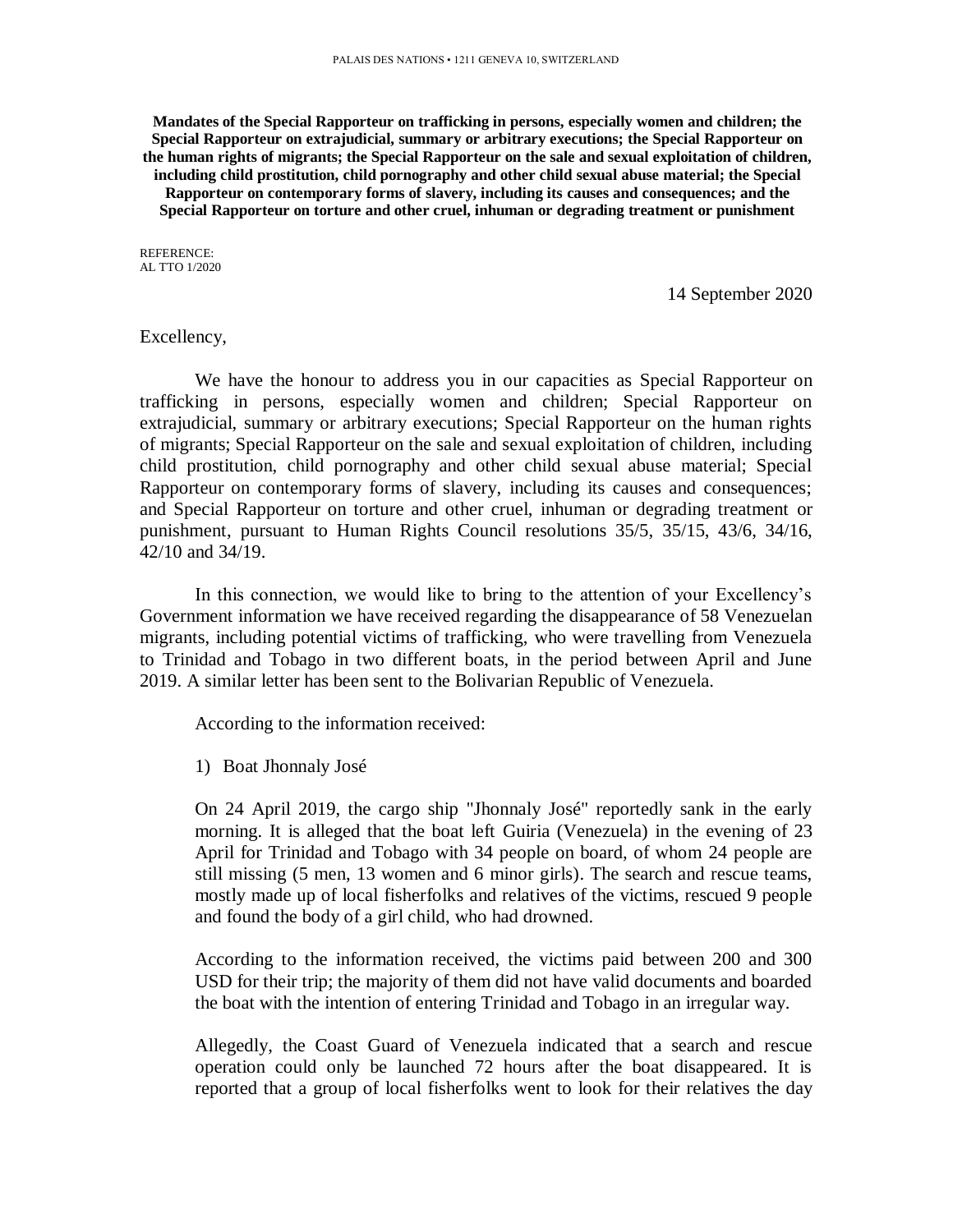after the boat disappeared in the absence of action by the Coast Guard. Close to Trinidad and Tobago, they allegedly found the body of a girl who had drowned. Three men and four women were found alive in the wreck and two girls of 16 and 17 years old, were later also found alive on an island near Trinidad and Tobago, called Isla del Pato.

The survivors reported that, before reaching their final destination, the Captain of the boat turned off the engine, that the waves were very strong and that the boat capsized. They also recounted that speedboats and jet skis driven by persons speaking English allegedly came from Trinidad and Tobago to pick up 13 women and 6 girl children and abducted them. Two of them were subsequently allegedly abandoned on the Isla del Pato. On 25 April 2019, the day after the disappearance of the boat, Venezuelan authorities allegedly provided support with a search plane and a helicopter, but no one was found except for the nine people already rescued by local fisherfolks.

Nine people have allegedly been charged for criminal association. Relatives of the victims reported that the hearings have been suspended at least five times and that none of them has had access to the file on the status of the investigation, despite several official requests to receive information from the Venezuelan authorities. Moreover, the relatives stated that, more than a year after the disappearance of the boat, the investigation has not led to any result and no response has been given to their requests to start searching for their relatives.

## 2) Boat Ana María

On 16 May 2019, a cargo ship named "Ana María" bound for Trinidad and Tobago from Güiria, Sucre State (Venezuela) reportedly disappeared. Thirty-four people, excluding the captain of the ship, had boarded the ship, all of whom are missing: two boys, two girls, nine women (one of whom was pregnant) and 21 men. The ship allegedly sailed without registering any passengers. It is reported that the boat never reached its destination.

On 21 May, the relatives of the thirty-four people on board the "Ana María" filed a complaint with the Public Prosecutor's Office in Caracas, Venezuela. Searches have been undertaken since then by the relatives, with the support of local fisherfolks.

According to information received, a person known as "el Moncho" allegedly charged each passenger in Venezuela US\$ 300 to take them in an irregular way to Trinidad and Tobago. They also described the existence of criminal networks dedicated to trafficking in persons for labour and sexual exploitation that operate both in Venezuelan and Trinidad and Tobago. Labour exploitation allegedly occurs mainly in the domestic service sector, while sexual exploitation occurs mainly in bars and hotels in Trinidad and Tobago.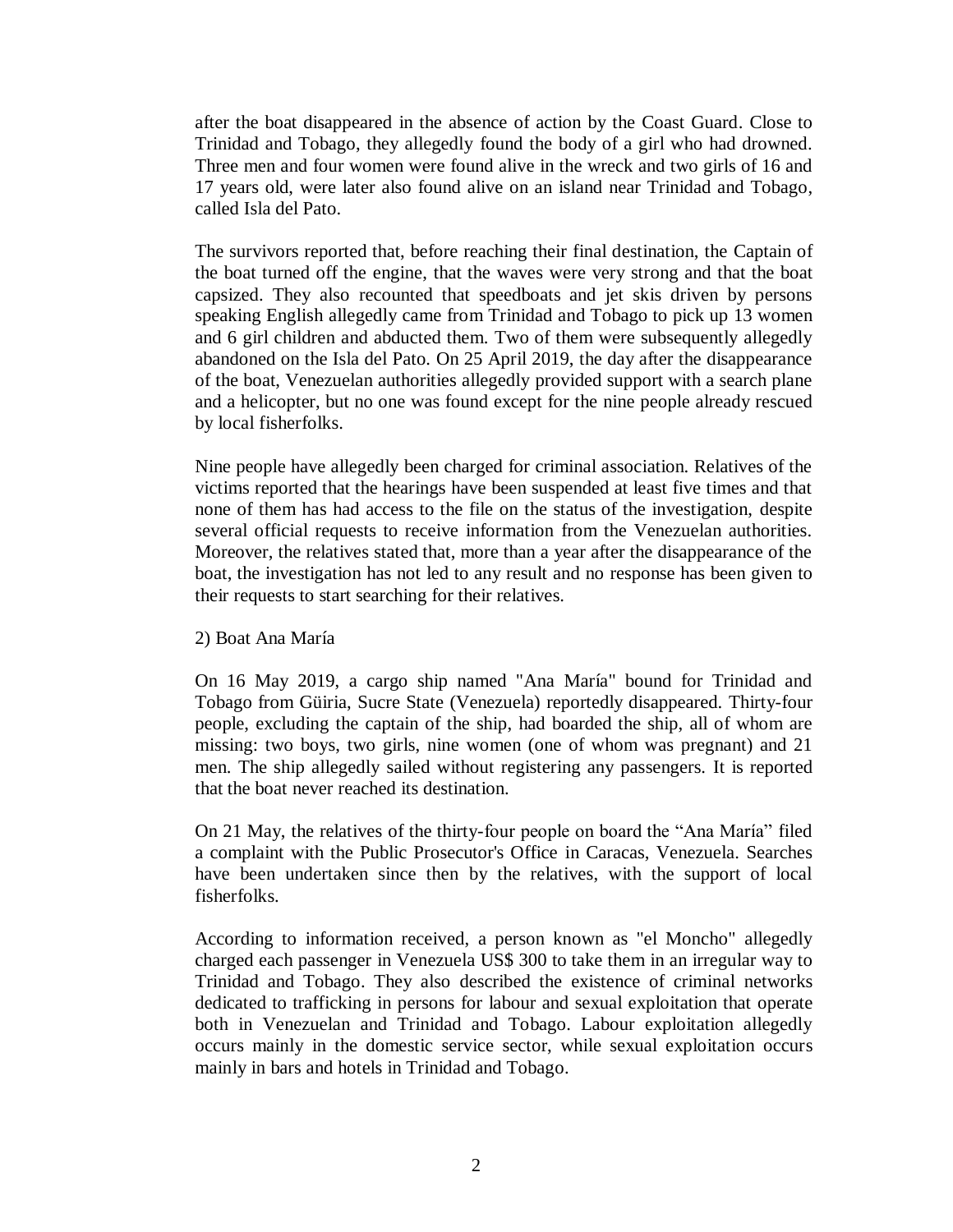Moreover, the women who disappeared were allegedly recruited by two women (one in Venezuela and one in Trinidad and Tobago) and by the captain of the "Ana María" in Venezuela and had been offered work in hotels or hairdressing salons in Trinidad and Tobago. The captain allegedly sent photos of Venezuelan women to the two recruiters so they could identify the women that they intended to traffic. It is reported that there was connivance of public officials in the recruitment of these women who were placed in a hotel a few days before departure and then sent to the boat bound for Trinidad, where they were allegedly met by the woman in charge of recruitment in Trinidad and Tobago.

On several occasions, relatives of the missing persons have contacted the Embassy of Trinidad and Tobago in Caracas (Venezuela), but they were allegedly not provided with information on whether any investigation was being undertaken into these incidents.

While we do not wish to prejudge the accuracy of this information, we would like to express our deepest concern about the disappearance of 58 Venezuelan migrants who were on board of the two boats bound for Trinidad and Tobago. We are also particularly alarmed by the smuggling and trafficking in human beings from Venezuela to Trinidad and Tobago, as well as the existence of consolidated human trafficking networks for labour and sexual exploitation in this region, which could amount, under certain circumstances, to forced labour and sexual slavery. Moreover, we are alarmed by the country's criminalization of irregular migration, which results in people in vulnerable situations taking dangerous migration routes and therefore, exposes them to the risk of being trafficked.

Finally, we express concern, that family members of the 58 disappeared persons contacted the Embassy of Trinidad and Tobago in Caracas on several occasions, seeking assistance in relation to the disappearance of their relatives, but have still not been provided with information on the whereabouts of their family members, the status of any possible criminal investigation or any cooperation with Venezuelan authorities into trafficking in persons.

In connection with the above alleged facts and concerns, please refer to the **Annex on Reference to international human rights law** attached to this letter which cites international human rights instruments and standards relevant to these allegations.

As it is our responsibility, under the mandates provided to us by the Human Rights Council, to seek to clarify all cases brought to our attention, we would be grateful for your observations on the following matters:

1. Please provide any additional information and any comment you may have on the above-mentioned allegations.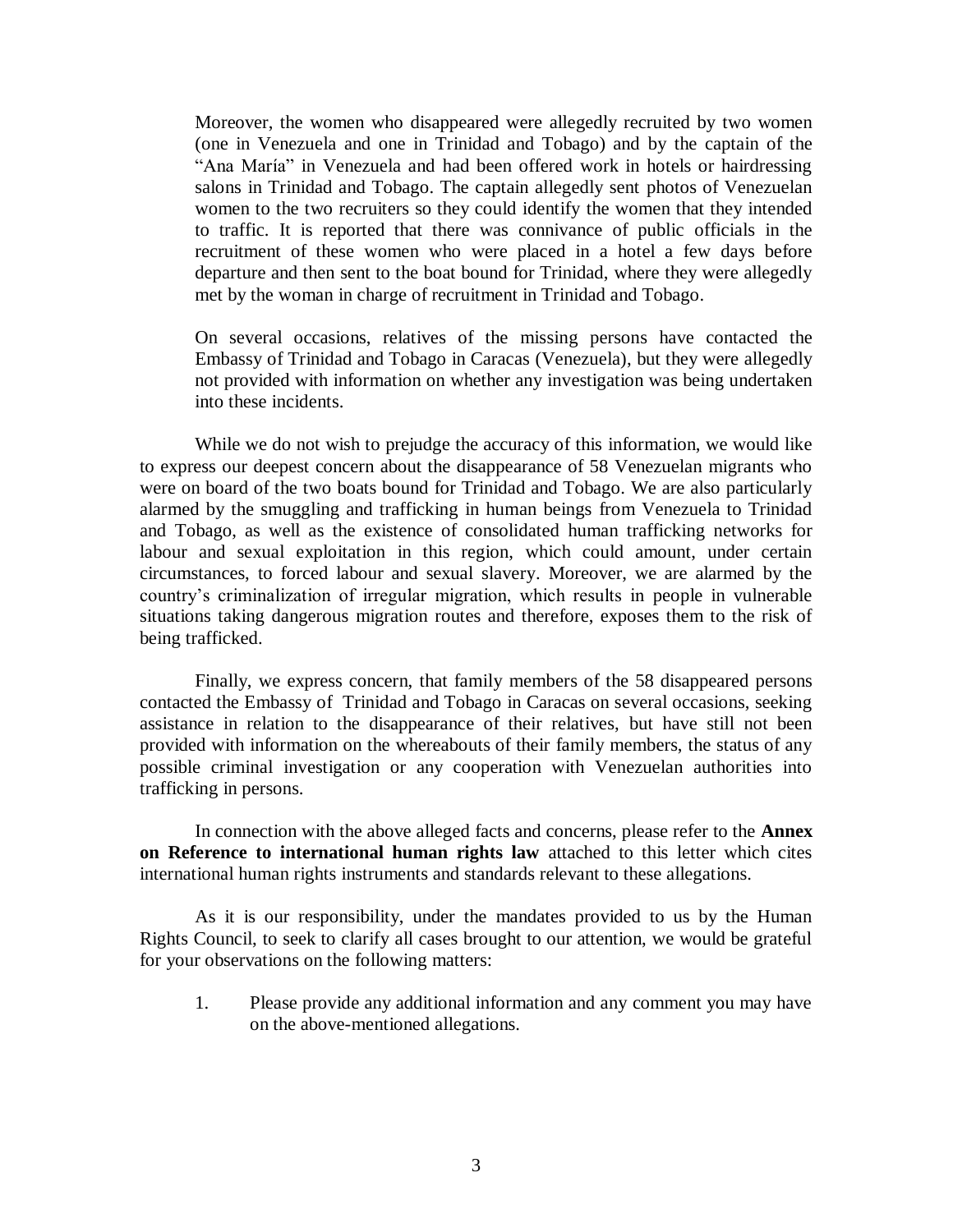- 2. Please provide information regarding any search operation that may have been conducted to find out the whereabouts of the missing persons; and its results.
- 3. Please indicate what measures are being taken by your Excellency's Government to combat trafficking in persons and to regulate and monitor private recruitment agencies.
- 4. Please provide information on measures to strengthen cooperation between Venezuelan judicial authorities and your Excellency's Government in cross-border trafficking cases.
- 5. Please specify what measures are being taken by your Excellency's Government to establish safe and legal migration channels and ensure that migrants have access to the regular labour market.
- 6. Please provide information on the number of people prosecuted under the 2011 Trafficking of Persons Act.
- 7. Please provide information on the identification procedures of victims of trafficking, as well as procedures to ensure non-punishment of victims of trafficking, access to justice, redress, reintegration and long-term social inclusion measures for victims of trafficking.

This communication and any response received from your Excellency's Government will be made public via the communications reporting [website](https://spcommreports.ohchr.org/) within 60 days. They will also subsequently be made available in the usual report to be presented to the Human Rights Council.

While awaiting a reply, we urge that all necessary interim measures be taken to prevent the re-occurrence of these violations and in the event that the investigations support or suggest the allegations to be correct, to ensure the accountability of any person(s) responsible and/or involved in trafficking in persons

We may publicly express our concerns in the near future as, in our view, the information upon which the press release will be based is sufficiently reliable to indicate a matter warranting immediate attention. We also believe that the wider public should be alerted to the potential implications of the above-mentioned allegations. The press release will indicate that we have been in contact with your Excellency's Government's to clarify the issue/s in question.

Please accept, Excellency, the assurances of our highest consideration.

## Siobhán Mullally

Special Rapporteur on trafficking in persons, especially women and children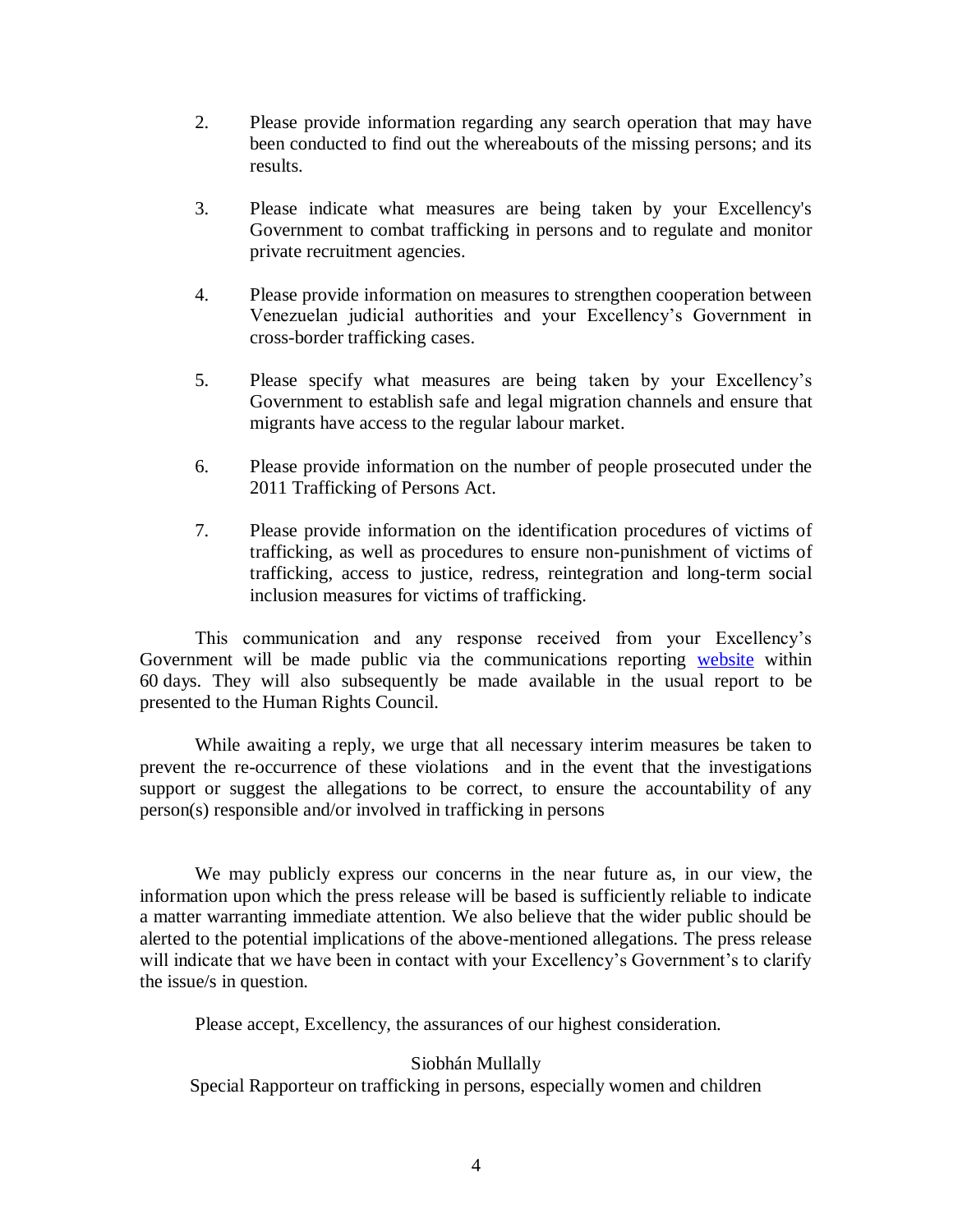Agnes Callamard Special Rapporteur on extrajudicial, summary or arbitrary executions

> Felipe González Morales Special Rapporteur on the human rights of migrants

Mama Fatima Singhateh Special Rapporteur on the sale and sexual exploitation of children, including child prostitution, child pornography and other child sexual abuse material

Tomoya Obokata Special Rapporteur on contemporary forms of slavery, including its causes and consequences

Nils Melzer Special Rapporteur on torture and other cruel, inhuman or degrading treatment or punishment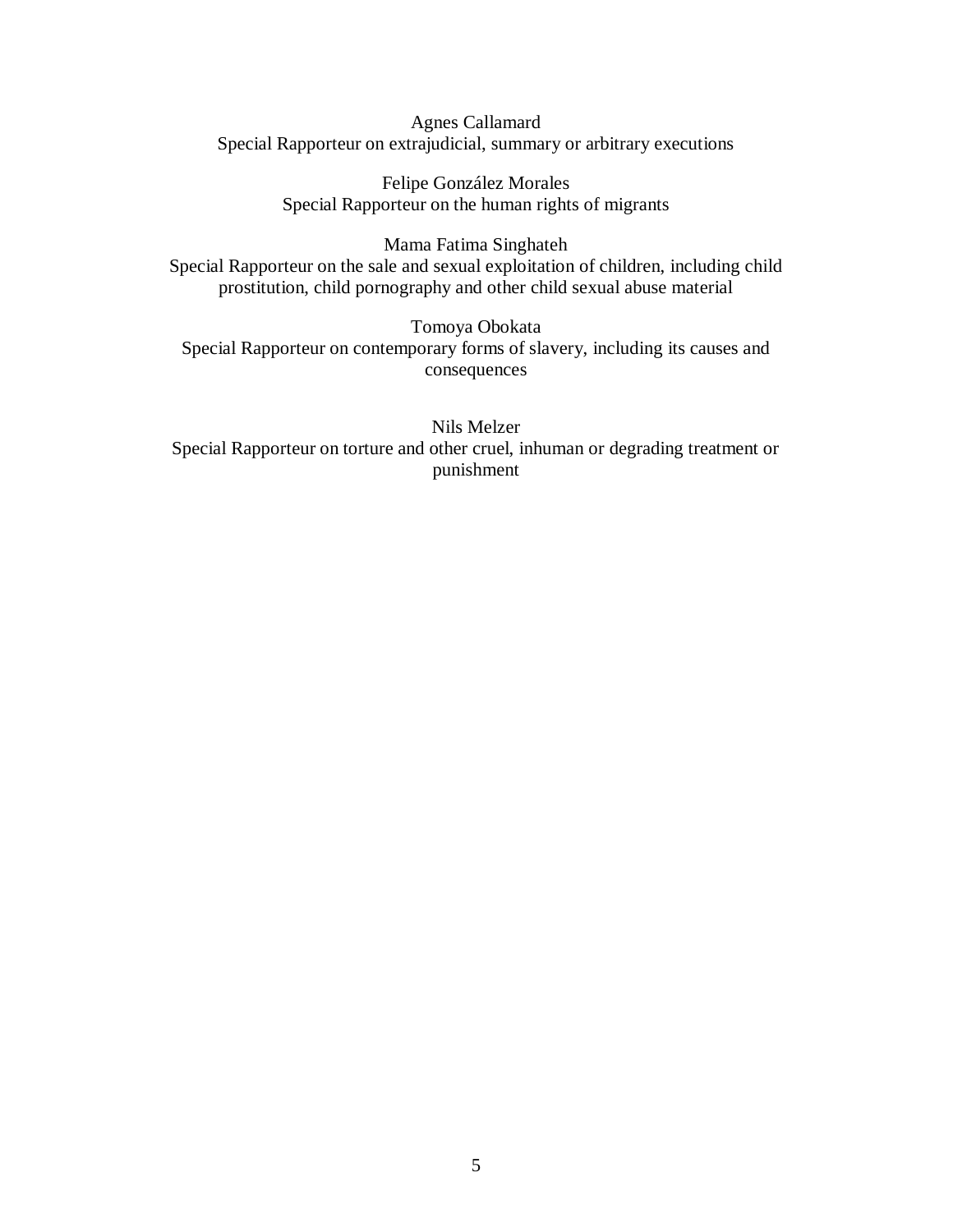## **Annex Reference to international human rights law**

In relation to the allegations, we would like to draw your Excellency's Government's attention to the obligations set out in the Protocol to Prevent, Suppress and Punish Trafficking in Persons, Especially Women and Children (the Palermo Protocol), supplementing the United Nations Convention against Transnational Organized Crime, which Trinidad and Tobago ratified on 6 November 2007.

The Palermo Protocol requires that States Parties shall establish policies, programmes and other measures to prevent and combat trafficking in persons.

Article 9.4 provides that States Parties shall take or strengthen measures, including through bilateral or multilateral cooperation, to address the factors that make persons, especially women and children, vulnerable to trafficking, such as poverty, underdevelopment and lack of equal opportunity.

Article 10 obliges law enforcement, immigration or other relevant authorities of States Parties to cooperate with one another by exchanging information, to enable them to determine:

(a) Whether individuals crossing or attempting to cross an international border with travel documents belonging to other persons or without travel documents are perpetrators or victims of trafficking in persons;

(b) The types of travel document that individuals have used or attempted to use to cross an international border for the purpose of trafficking in persons; and

(c) The means and methods used by organized criminal groups for the purpose of trafficking in persons, including the recruitment and transportation of victims, routes and links between and among individuals and groups engaged in such trafficking, and possible measures for detecting them.

According to the OHCHR Recommended Principles and Guidelines on Human Rights and Human Trafficking, states have an international obligation not only to identify traffickers but also to identify victims of trafficking. In the Commentary of the Recommended Principles, it is noted that:

"If a person who has been trafficked is not identified at all, or is incorrectly identified as a criminal or as an irregular or clandestine migrant, this will directly affect that person's ability to enjoy his or her rights." (p.73)

Identification is possible when a relationship of trust has been created that allows victims to share a traumatic experience. Therefore, specialised and confidential identification procedures need to be established in arrival areas, in cooperation with civil society organizations, in order to ensure respect for the rights of victims of trafficking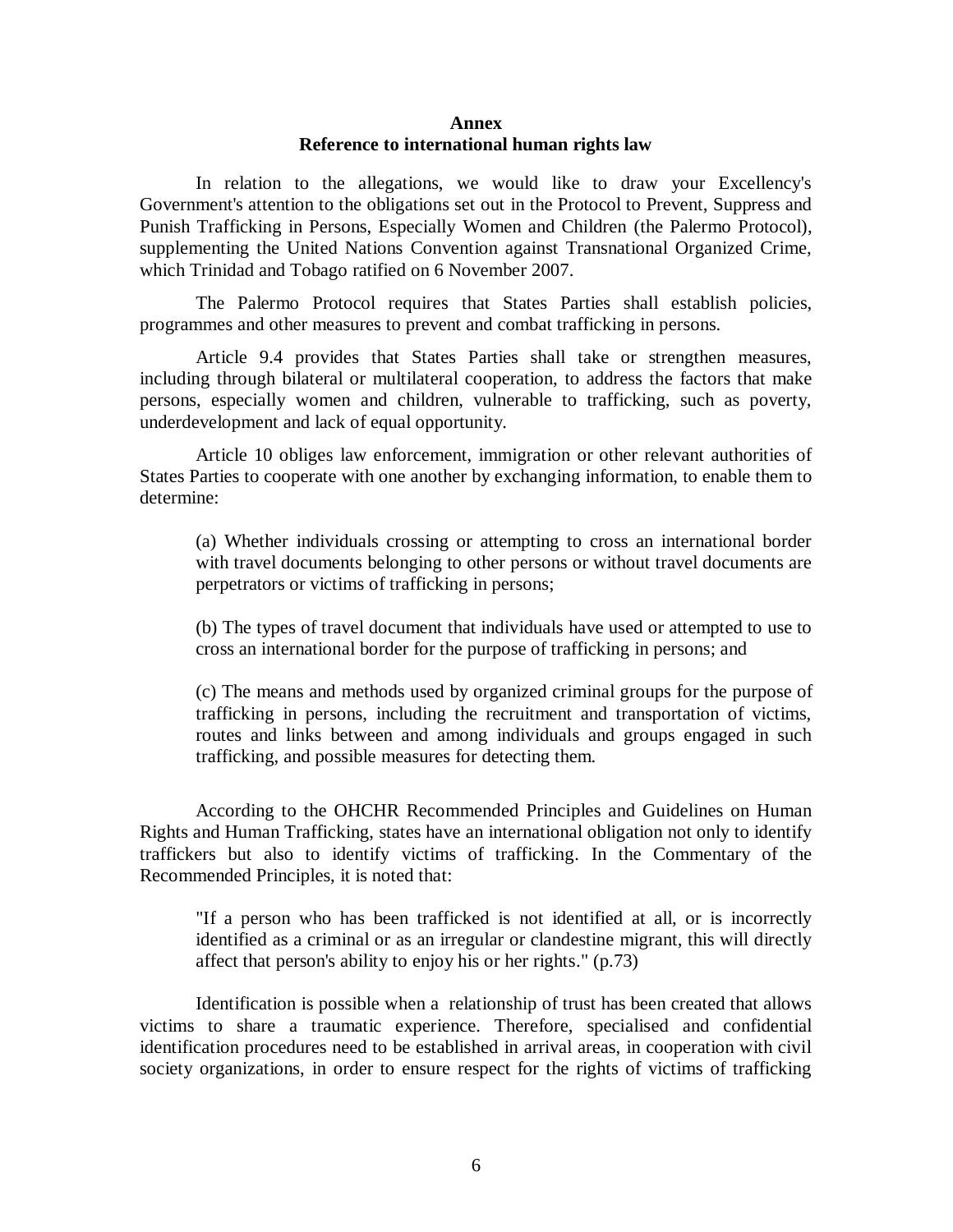(A/HRC/38/45) and to identify vulnerabilities and protection needs, including, but not limited to those of victims of trafficking.

The 1982 United Nations Convention on the Law of the Sea provides in Article 98 (1) that every State has the duty:

(a) to render assistance to any person found at sea in danger of being lost;

(b) to proceed with all possible speed to the rescue of persons in distress, if informed of their need of assistance, in so far as such action may reasonably be expected of him.

We wish to remind your Excellency's Government that Article 98 (1) is a norm of customary law; that it applies to all sea areas and all persons in distress, without discrimination; and that it applies to all ships, including private ships. Similar obligations are specified in the International Convention for the Safety of Life at Sea (SOLAS) and the International Convention on Maritime Search and Rescue (SAR).

The International Covenant on Civil and Political Rights, ratified by Trinidad and Tobago on 21 December 1978, in relation to articles 6 (1), 7, 9, obliges States to guarantee the right to life, the right not to be subjected to torture or other ill-treatment, and the right to liberty and security of person, respectively. Article 8 ICCPR prohibits slavery and the slave-trade in all their forms, servitude and forced or compulsory labour, and requires States Parties to take measures to eliminate trafficking of women and children, within the country or across borders, and forced prostitution. (General Comment no.28 HRI/GEN/1/Rev.9 (Vol. I), para. 12)

The UN Committee on the Rights of the Child, in its Joint General Comment with the UN Committee on the Protection of the Rights of All Migrant Workers and Members of their Families, has reiterated that in all actions concerning children, including in the context of international migration, States should be guided by the overarching principles of non-discrimination (art. 2); the best interests of the child (art. 3); the right to life, survival and development (art. 6); and the right of the child to express his or her views in all matters affecting him or her, and to have those views taken into account (art. 12). (CMW/C/GC/3-CRC/C/GC/22 5, para. 19). They also note that States should, "take all necessary measures to prevent and combat the illicit transfer and non-return of children as well as the worst forms of child labour, including all forms of slavery, commercial sexual exploitation, the use of children for illicit activities, including begging, and hazardous work, and protect them from violence and economic exploitation." Further the Committees highlight that girls may be even more vulnerable to trafficking, especially for purposes of sexual exploitation and that gender-specific risks and vulnerabilities should be identified and specifically addressed by States.

The Convention on the Rights of the Child, ratified on 5 December 1991, requires States Parties to take all appropriate national, bilateral and multilateral measures to prevent the abduction of, the sale of or traffic in children for any purpose or in any form (article 35).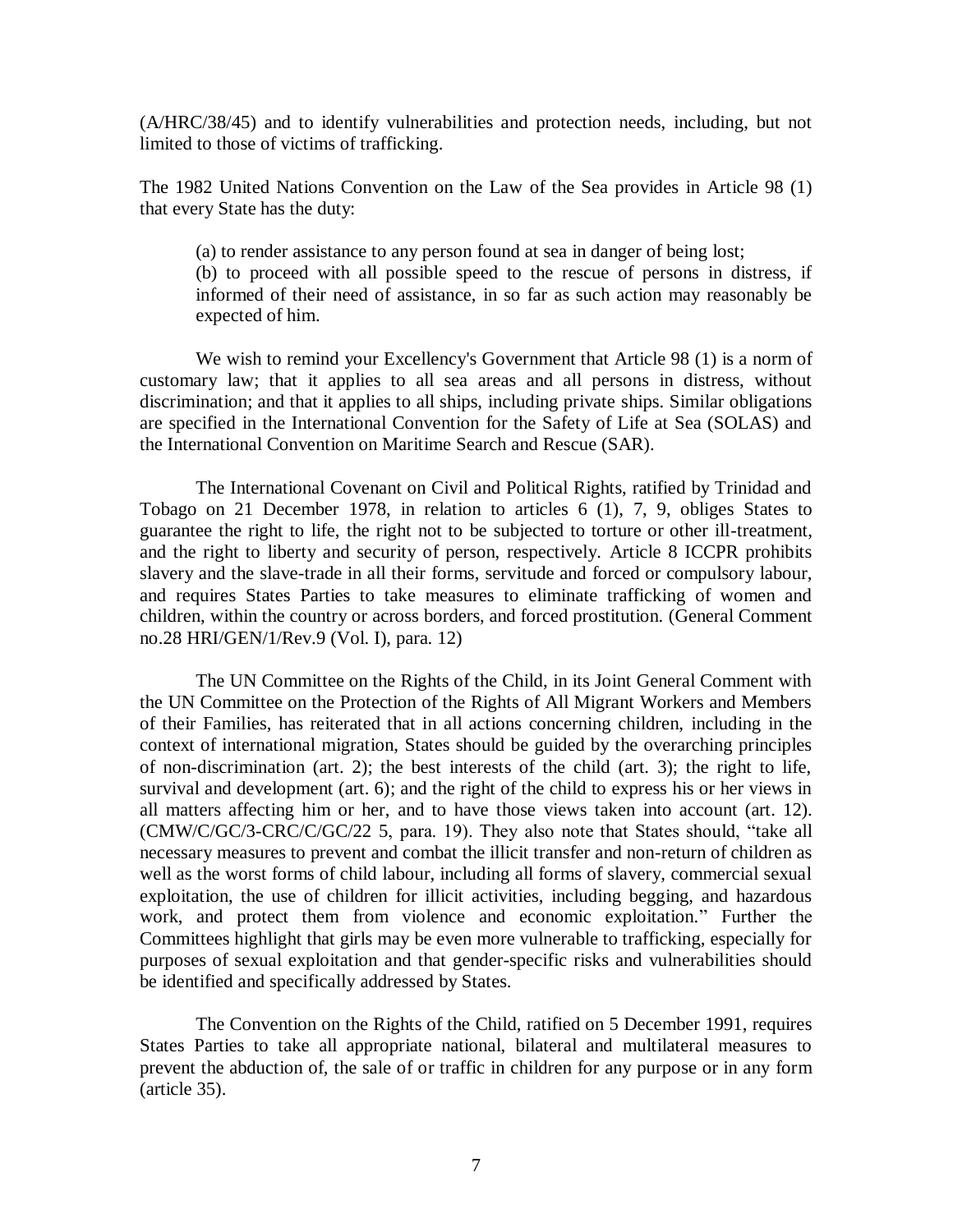The International Labour Organization (ILO) Worst Forms of Child Labour Convention (Convention No. 182 of 1999), ratified on 23 April 2003, prohibits all forms of slavery or practices similar to slavery, such as the sale and trafficking of children, debt bondage and serfdom and forced or compulsory labour, as well as the use, procuring or offering of all children for the purpose of prostitution.

The Convention on the Elimination of All Forms of Discrimination against Women, ratified on 12 January 1990, recognizes that trafficking constitutes a violation of human rights and establishes State obligations in this regard (art. 6).

In General Recommendation no.33 on women's access to justice, the Committee on the Elimination of Discrimination against Women, highlighted the failures of law enforcement officials to act with due diligence to investigate, prosecute and punish perpetrators and/or provide remedies to women experiencing compounded or intersecting forms of discrimination due inter alia to race / ethnicity, national origin or to experiences of trafficking or migration

The Recommended Principles and Guidelines on Human Rights and Human Trafficking refer to access to reparation measures, while the Basic Principles and Guidelines on the Right to a Remedy and Reparation for Victims of Gross Violations of International Human Rights Law and Serious Violations of International Humanitarian Law detail the various forms of reparation, including restitution, compensation, rehabilitation, satisfaction and guarantees of non-repetition.

The UN Special Rapporteur on Torture and other cruel, inhuman or degrading treatment or punishment has noted:

"[…] whenever States fail to exercise due diligence to protect trafficking victims from the actions of private actors, punish perpetrators or provide remedies, they are acquiescent or complicit in torture or ill-treatment (A/HRC/26/18)."

The Inter-American Convention on the Prevention, Punishment and Eradication of Violence against Women – 'Convention of Belém do Pará' –, which your Excellency's government ratified on 4 January 1996, includes trafficking in persons within the definition of violence against women (Article 2).

The Inter-American Declaration against Trafficking in Persons (Declaration do Brasiliá), stresses the need for states to prevent trafficking in persons by:

"[…] designing, improving, and implementing public policies that address social, economic, cultural, security and migration-related variables that adversely affect women". (Article 2)